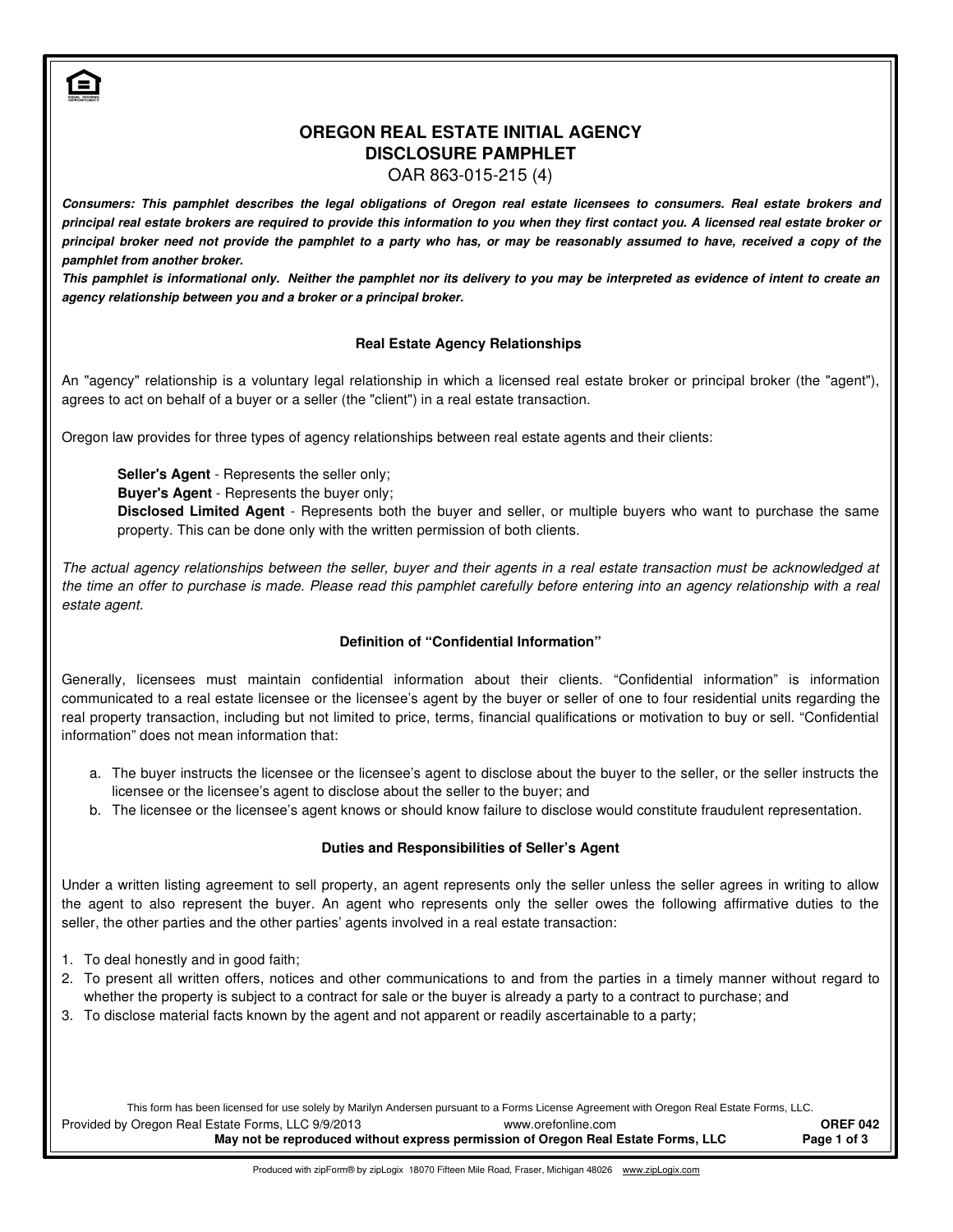

A seller's agent owes the seller the following affirmative duties;

- 1. To exercise reasonable care and diligence;
- 2. To account in a timely manner for money and property received from or on behalf of the seller;
- 3. To be loyal to the seller by not taking action that is adverse or detrimental to the seller's interest in a transaction;
- 4. To disclose in a timely manner to the seller any conflict of interest, existing or contemplated;
- 5. To advise the seller to seek expert advice on matters related to the transactions that are beyond the agent's expertise;
- 6. To maintain confidential information from or about the seller except under subpoena or court order, even after termination of the agency relationship; and
- 7. Unless agreed otherwise in writing, to make a continuous, good faith effort to find a buyer for the property, except that a seller's agent is not required to seek additional offers to purchase the property while the property is subject to a contract for sale.

None of the above affirmative duties of an agent may be waived, except #7. The affirmative duty listed in #7 can only be waived by written agreement between seller and agent.

Under Oregon law, a seller's agent may show properties owned by another seller to a prospective buyer and may list competing properties for sale without breaching any affirmative duty to the seller.

Unless agreed to in writing, an agent has no duty to investigate matters that are outside the scope of the agent's expertise, including but not limited to investigation of the condition of property, the legal status of the title or the seller's past conformance with law.

#### **Duties and Responsibilities of Buyer's Agent**

An agent, other than the seller's agent, may agree to act as the buyer's agent only. The buyer's agent is not representing the seller, even if the buyer's agent is receiving compensation for services rendered, either in full or in part, from the seller or through the seller's agent.

An agent who represents only the buyer owes the following affirmative duties to the buyer, the other parties and the other parties' agents involved in a real estate transaction:

- 1. To deal honestly and in good faith;
- 2. To present all written offers, notices and other communications to and from the parties in a timely manner without regard to whether the property is subject to a contract for sale or the buyer is already a party to a contract to purchase; and
- 3. To disclose material facts known by the agent and not apparent or readily ascertainable to a party.

A buyer's agent owes the buyer the following affirmative duties:

- 1. To exercise reasonable care and diligence;
- 2. To account in a timely manner for money and property received from or on behalf of the buyer;
- 3. To be loyal to the buyer by not taking action that is adverse or detrimental to the buyer's interest in a transaction;
- 4. To disclose in a timely manner to the buyer any conflict of interest, existing or contemplated;
- 5. To advise the buyer to seek expert advice on matters related to the transaction that are beyond the agent's expertise;
- 6. To maintain confidential information from or about the buyer except under subpoena or court order, even after termination of the agency relationship; and
- 7. Unless agreed otherwise in writing, to make a continuous, good faith effort to find property for the buyer, except that a buyer's agent is not required to seek additional properties for the buyer while the buyer is subject to a contract for purchase.

None of these affirmative duties of an agent may be waived, except #7. The affirmative duty listed in #7 can only be waived by written agreement between buyer and agent.

This form has been licensed for use solely by Marilyn Andersen pursuant to a Forms License Agreement with Oregon Real Estate Forms, LLC.

| Provided by Oregon Real Estate Forms, LLC 9/9/2013                                | www.orefonline.com | <b>OREF 042</b> |
|-----------------------------------------------------------------------------------|--------------------|-----------------|
| May not be reproduced without express permission of Oregon Real Estate Forms, LLC |                    | Page 2 of 3     |